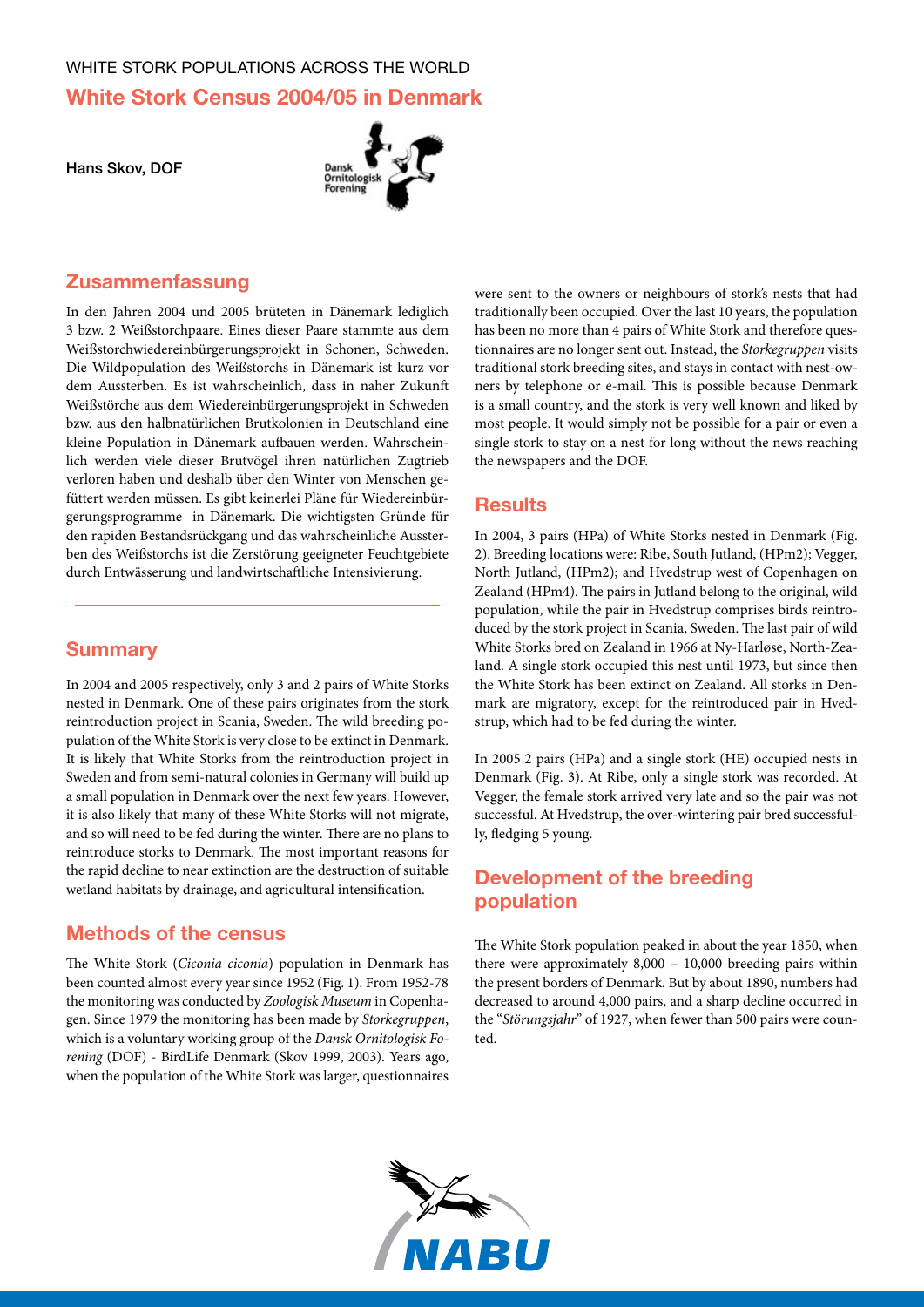In the 1930s, the population increased again. 859 pairs were counted during the first full census in 1934, and in 1939/40, 1,100-1,200 pairs were nesting in Denmark. After that, however, there was a further rapid decline by 1949 to 300 pairs. In 1952, 222 pairs were nesting, and in 1964 111 pairs. Numbers continued to decline to 40 pairs in 1974, 10 pairs in 1984, and 6 pairs during 1994-96. In 2000, 3 pairs fledged 5 young, and between 2001 and 2003, only one pair remained and there was no successful breeding for the first time since the arrival of the White Stork in Denmark during the 15<sup>th</sup> century.

The most important reasons for the rapid decline almost to extinction are the destruction of suitable habitat caused by wetland drainage, and agricultural intensification. The trend in modern Danish agriculture leaves little prospect for the future of a wild population of White Storks in Denmark. Although it seems likely that a few White Storks will continue to breed in Denmark, these birds will probably mainly originate from the reintroduction project in Scania, Sweden, or from semi-natural colonies with supplementary food supplies in Schleswig-Holstein (Föhr; St. Peter-Ording; Hitzhusen; Eekholt). Storks from some of these places are already visiting Denmark, while the pair breeding at Hvedstrup on Zealand originates from the reintroduction project in Scania. But truly wild and migratory White Storks that do not rely on artificial feeding are almost extinct in Denmark (Skov 1999, 2003).

In Denmark there are no plans for the reintroduction of storks, unlike in Sweden, Holland, Belgium, eastern France, south-west Germany, or Switzerland. In the view of DOF, it is essential first to restore suitable habitats before any successful re-establishment of White Storks in Denmark can take place. If enough suitable White Stork habitats can be created, then storks will recolonise naturally from the breeding populations in northern Germany and Poland. Every year between 150 and 300 storks visit Denmark, and provided they can find suitable habitat, some of them will stay and begin a new breeding population. But at the moment there are not enough suitable areas for storks in Denmark, and so there is no prospect of recolonisation by wild storks within the next 10 years (Skov 2003).

A more detailed account of the biological aspects of the White Stork in Denmark has been given by Skov (1999, 2003).

#### **References**

- Nyegaard, T. & M.B. Grell 2005. Truede og sjældne ynglefugle 2004. DOFT 99: 88-106.
- Nyegaard, T. & M.B. Grell 2006. Truede og sjældne ynglefugle 2005. DOFT 100: 57-74.
- Skov, H. 1999. The White Stork (*Ciconia ciconia*) in Denmark. In: Schulz. H. (Ed.) (1999). Weissstorch im Aufwind? – White Storks on the up? – Proceedings, Internat. Symp. On the White Stork. Hamburg 1996. – NABU, Bonn: 111-131.

Skov, H. 2003: Storken. En kultur- og naturhistorie. Gads Forlag. Copenhagen. 288 pp.

#### **Author's address:**

Hans Skov, DOF, Kirkebjergvej 2, DK-8700 Horsens, Denmark, E-Mail:farkskov@moes.hum.au.dk



**Fig. 1. Development of the White Stork population in Denmark from 1952-2005 (except 1965-67).**

**Entwicklung der Brutpopulation des Weißstorchs in Dänemark von 1952 bis 2005 (Datenlücken 1965 – 1967).** 



**Fig. 2. Locations of occupied White Stork nests in Denmark in 2004 (Nyegaard & Grell 2005).**

**Verbreitung des Weißstorch in Dänemark 2004 (Nyegaard & Grell 2005).**



**Fig. 3. Locations of occupied White Stork nests in Denmark in 2005 (Nyegaard & Grell 2006).**

**Verbreitung des Weißstorch in Dänemark 200 (Nyegaard & Grell 2006).**